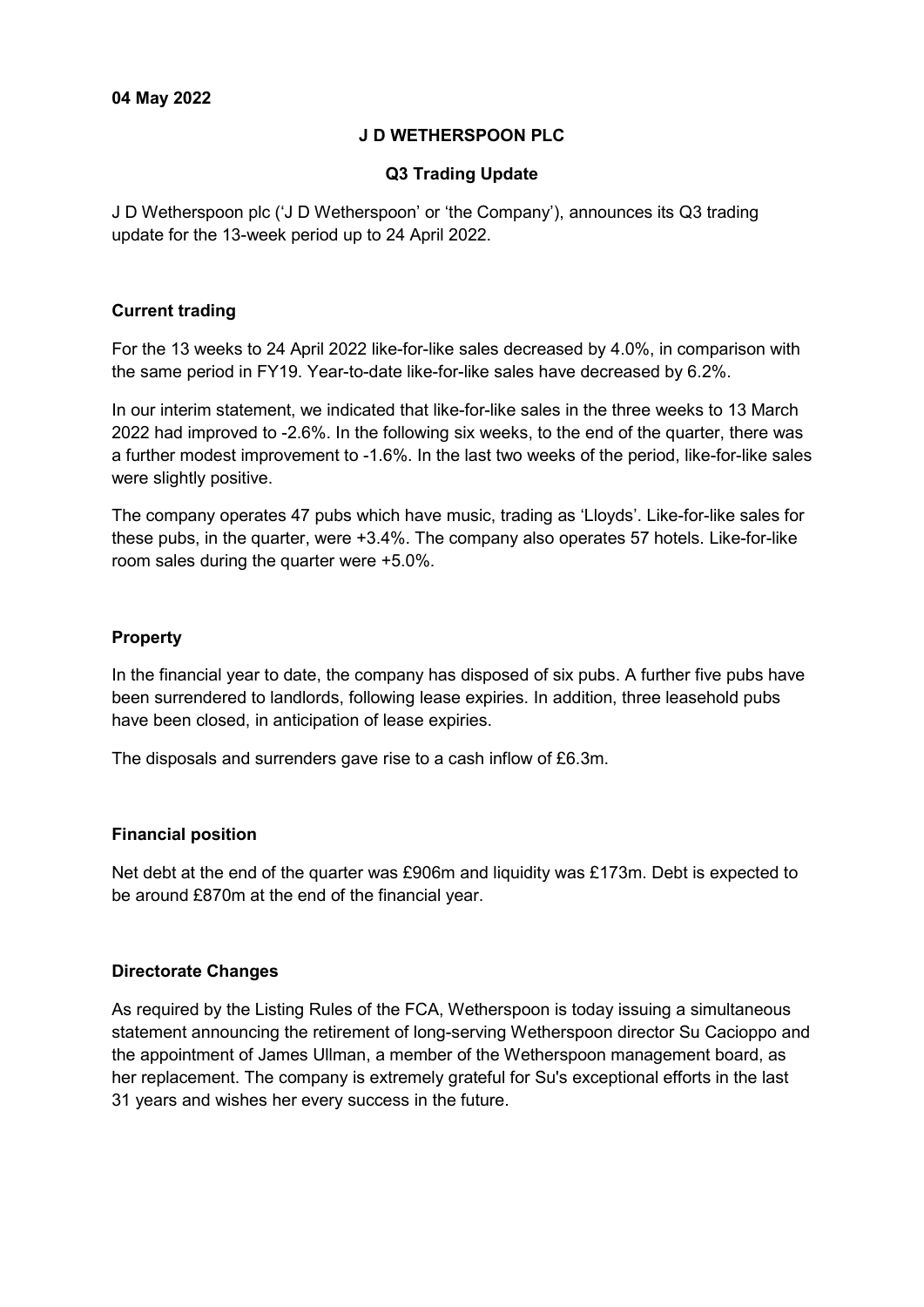# **Outlook**

The chairman of JD Wetherspoon, Tim Martin, said:

"Since Covid restrictions ended, sales have improved, as previously reported. As many hospitality companies have indicated, there is considerable pressure on costs, especially in respect of labour, food and energy. Repairs are also running at a higher rate than before the pandemic.

"The company anticipates a continuing slow improvement in sales, in the absence of further restrictions, and anticipates a "break-even" outcome for profits in the current financial year.

"Since 13 March, the company has returned to profitability and to a positive cash flow, and is cautiously optimistic about the prospect of a return to relative normality in FY23.

"The biggest threat to companies in the hospitality, tourism and related sectors is the possibility of future lockdowns and restrictions. These sorts of actions were never previously contemplated in the nation's history - or, indeed, in the government's own pre-pandemic plans.

"Many people, including those in the government and the medical establishment, believe that the UK response to Covid, which included a number of prolonged national lockdowns, was a success.

"This view is called into question by the outcome in Sweden, a more urbanised country than the UK, which did not lock down - and which appears to have had better health results.

"The collateral damage from lockdowns has yet to be quantified, but the economic cost, approximately half a trillion pounds, financed largely by "money printing" by the Bank of England, is a direct cause of the current inflationary crisis."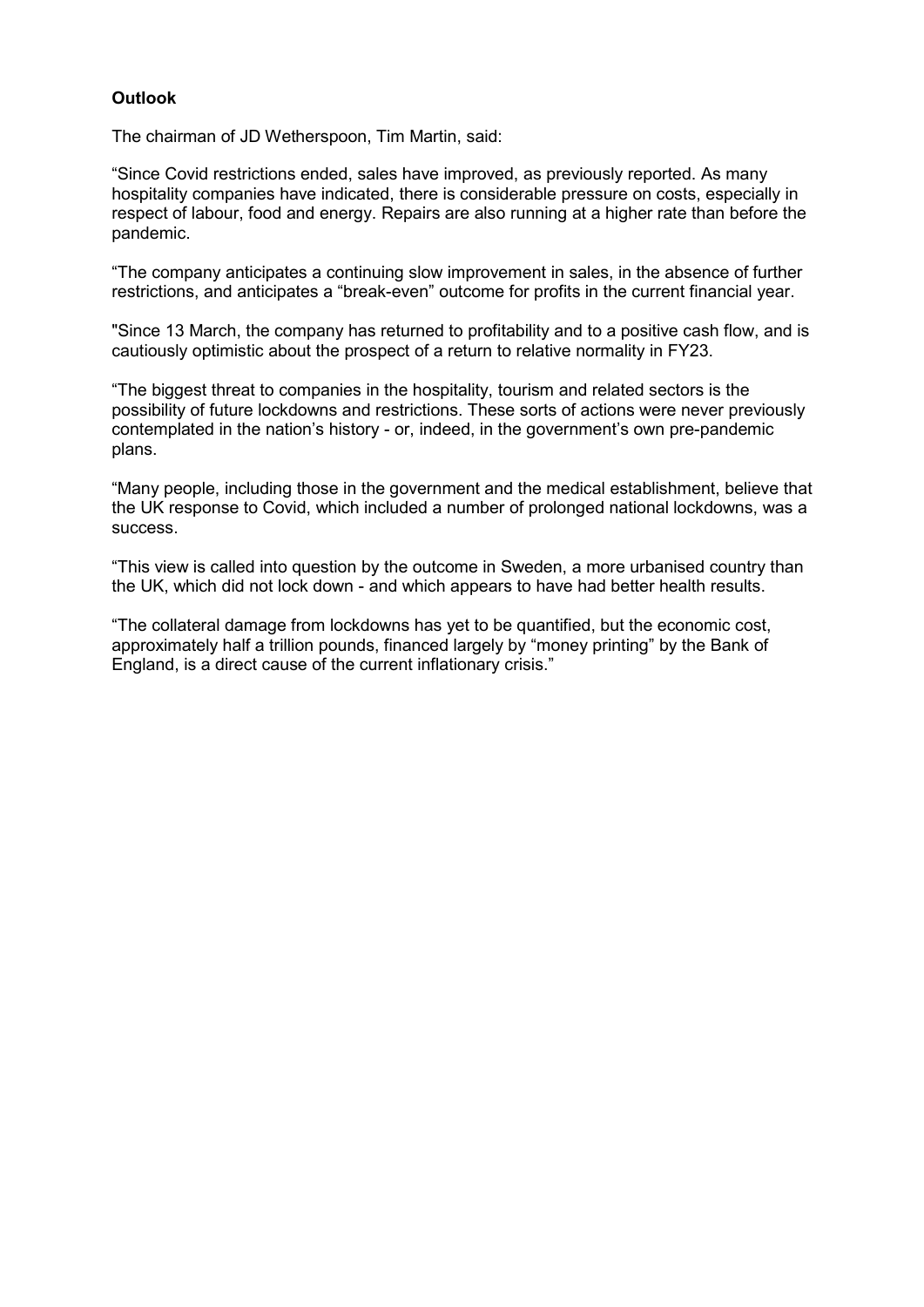# **4 May 2022 J D WETHERSPOON PLC**

# **Directorate Changes**

Wetherspoon has been informed by Su Cacioppo, personnel and legal director, of her

intention to retire from the board and company on 7th October 2022.

The company thanks Su for her excellent contribution during the last 31 years and wishes her well for the future.

Su joined the Company in 1991 and joined the board in 2008.

James Ullman, currently retail audit director, will be appointed to the board with immediate effect as personnel and retail audit director.

James joined the Company in 1994 as part of the management team at JJ Moons in South Harrow. His previous roles include retail auditor, area manager and head of retail audit.

James was appointed to the management board in 2019. He is a graduate of Brighton University and Birmingham City University. He became a chartered internal auditor in 2011.

There is no information required to be disclosed on James Ullman pursuant to Listing Rule 9.6.13(R).